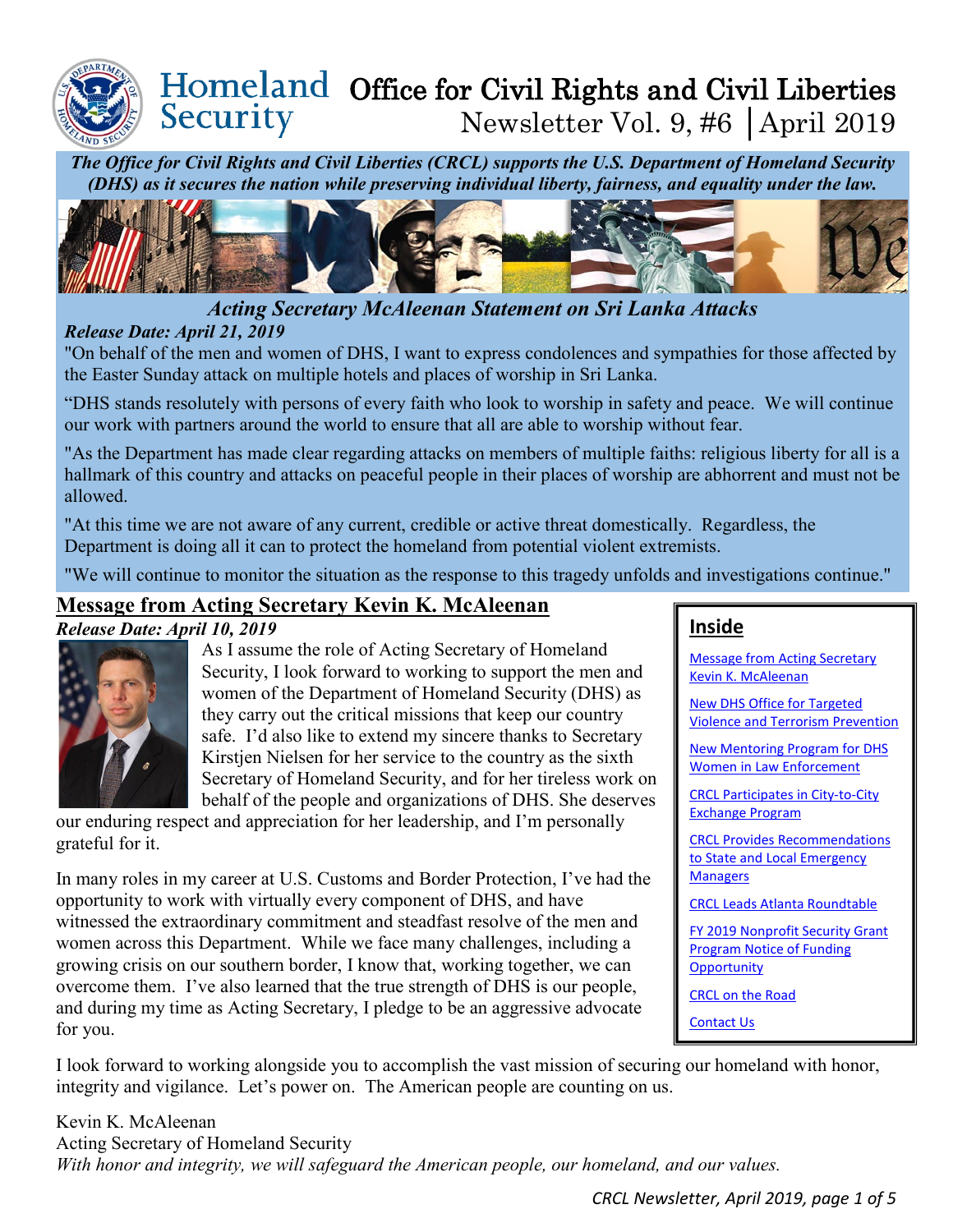# **DHS Establishes New Office for Targeted Violence and Terrorism Prevention**

#### *Release Date: April 19, 2019*

Today Acting Secretary of Homeland Security Kevin K. McAleenan released the following statement on the establishment of the new DHS Office for Targeted Violence and Terrorism Prevention:

"I am pleased to announce the establishment of the DHS Office for Targeted Violence and Terrorism Prevention. DHS remains committed to preventing all forms of terrorism, including both international and domestic, as well as preventing acts of targeted violence such as racially motivated violence. This new office supports the direction the President outlined in the National Strategy for Counterterrorism and will enable DHS to more effectively coordinate our resources and capabilities to better serve the needs of states and local communities. By expanding the aperture of terrorism prevention to include targeted violence, DHS can help communities better protect themselves against a broader range of current and emerging threats. This new office will focus on moving beyond 'whole of government' efforts to 'whole of society' and give prominence to the needs and leadership of states and local communities."

The Office for Targeted Violence and Terrorism Prevention widens the scope of previous Departmental efforts to ensure that all forms of violence, regardless of the ideological motivation, are being addressed. The Office will leverage, coordinate, and build upon the broad range of prevention activities that are currently implemented across DHS, including grants, community awareness and law enforcement awareness briefings, threat assessments, information sharing, and reporting of tips and leads.

## <span id="page-1-0"></span>**CRCL Launches Mentoring Program for DHS Women in Law Enforcement**

In March CRCL concluded Women's History Month with launching a mentoring program for DHS women who serve as law enforcement officers. The DHS Women in Law Enforcement (WLE) mentoring program is designed to utilize mentoring as a valuable career development tool and networking opportunity.

WLE's 72 program participants (36 mentor-mentee pairs) are located across the country, and work across DHS Components, to include U.S. Customs and Border Protection (CBP), U.S. Immigration and Customs Enforcement (ICE), Transportation Security Administration (TSA), the Federal Law Enforcement Training Centers (FLETC), and the U.S. Secret Service.

The six-month pilot program will include a mid-cycle evaluation, and programs that will focus on transitioning from non-supervisory positions to supervisory roles and the range of post-retirement options. The program will conclude in September 2019.

## **CRCL Participates in City-to-City Exchange Program**



<span id="page-1-1"></span>In an ongoing partnership with the U.S. Department of State, CRCL facilitated a city-to-city exchange program with a delegation of civil society members and local government representatives from the Paris region of Ile-de-France, focused on countering all forms of violent extremism and targeted violence, including through enforcement of civil rights and civil liberties. The delegation visited Los Angeles, California and Chicago, Illinois.

For this city-to-city exchange, the delegation had a number of objectives for the trip including knowledge sharing and expertise on building civil society institutions, analyzing potential drivers of violent extremism and targeted violence in society, discussing

strategies to positively support susceptible individuals, and exploring successful rehabilitation programs to reintegrate disenfranchised individuals to prevent violence and promote alternative constructive engagement.

The visit began in Chicago, Illinois, where the delegation conducted a series of meetings with representatives from local nongovernmental organizations (NGOs) and state and local government agencies to discuss efforts to prevent terrorism and counter all forms of violent extremism and targeted violence in the Chicago area.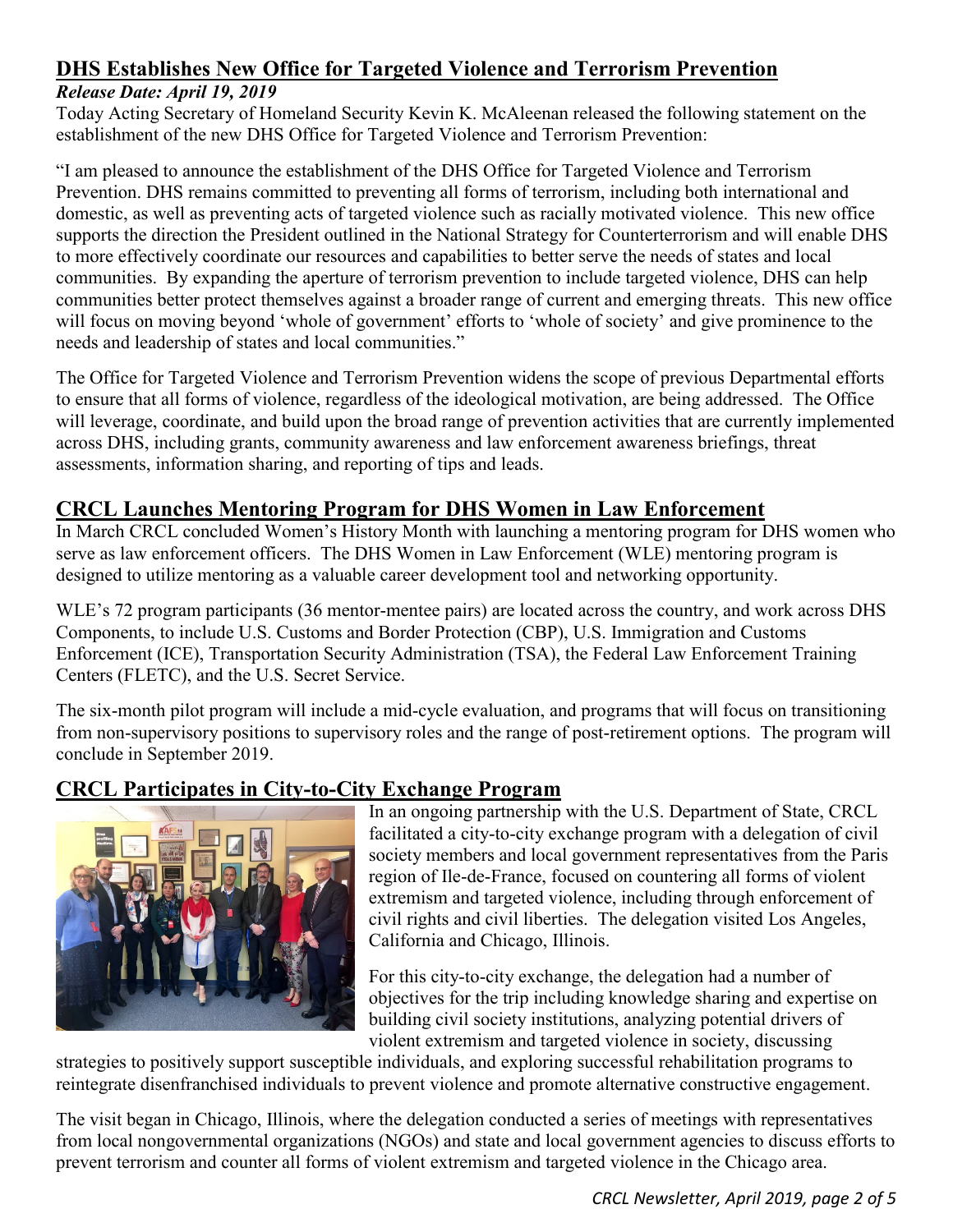In Los Angeles, the delegation continued the exchange program with a series of meetings with representatives from area NGOs, advocacy organizations, and academia.

Since 2011, CRCL has participated in the city-to-city exchange program, which encourages the sharing of best practices at local levels, with delegations from Belgium, Germany, Sweden, France, the United Kingdom, and Canada.

## <span id="page-2-0"></span>**CRCL Provides Recommendations to State and Local Emergency Managers on Improving the Delivery of Disaster Assistance to Survivors**

CRCL recently sent letters to emergency managers in California, Florida, Puerto Rico, Texas, and the U.S. Virgin Islands providing overarching recommendations on how to improve the delivery of disaster assistance to all survivors, including persons with disabilities.

Throughout 2018, CRCL and the Federal Emergency Management Agency's (FEMA) Office of Equal Rights and Office of Disability Integration and Coordination conducted a number of listening sessions to hear from organizations and individuals from governmental, non-profit, and voluntary organizations from locations affected by the disastrous hurricanes and wildfires of 2017-2018. CRCL and FEMA engaged community stakeholders on challenges related to accessibility for persons with disabilities during response and recovery efforts after the disasters.

In the letter to emergency managers, CRCL shared a [summary of the feedback](https://www.dhs.gov/civil-rights-emergencies-and-disasters) received during the listening sessions, which included concerns as well as praise for effective practices for meeting the needs of persons with disabilities in disasters. In addition, the letter featured overarching recommendations to improve the delivery of disaster services. Examples of the recommendations include:

- **Preparedness:** Proactively include organizations that support and provide services to individuals with disabilities in emergency planning and preparedness efforts, including exercises.
- *Evacuation:* Train first responders and volunteers on disability awareness and different rescue strategies that are safe and effective for individuals with a variety of disabilities.
- *Effective Communication Access for People with Disabilities:* Increase the use of accessible social media for transmitting alerts, warnings, and real-time response information to individuals with disabilities, in addition to traditional systems used.
- *Sheltering:* Ensure physical accessibility of facilities and strengthen accommodations for individuals with behavioral and sensory disabilities.
- *Long-Term Recovery:* Fully integrate disability stakeholders into long-term recovery planning activities.

The full list of recommendations are available on CRCL's webpage, [Civil Rights in Emergencies and Disasters.](https://www.dhs.gov/civil-rights-emergencies-and-disasters) DHS is committed to providing technical assistance to all state, local, territorial, and tribal emergency management agencies on improving the delivery of disaster assistance to persons with disabilities.

# <span id="page-2-1"></span>**CRCL Leads Community Engagement Meetings and Roundtable in Atlanta**



This month, CRCL led its quarterly community engagement roundtable in Atlanta, along with other meetings with local community and faith-based leaders.

CRCL first met with Jewish community leaders hosted by the Atlanta office of the American Jewish Committee. Attendees asked questions and shared concerns regarding anti-Semitism and recent hate crimes, domestic terrorism, immigration issues, protecting houses of worship, and nonprofit security grants.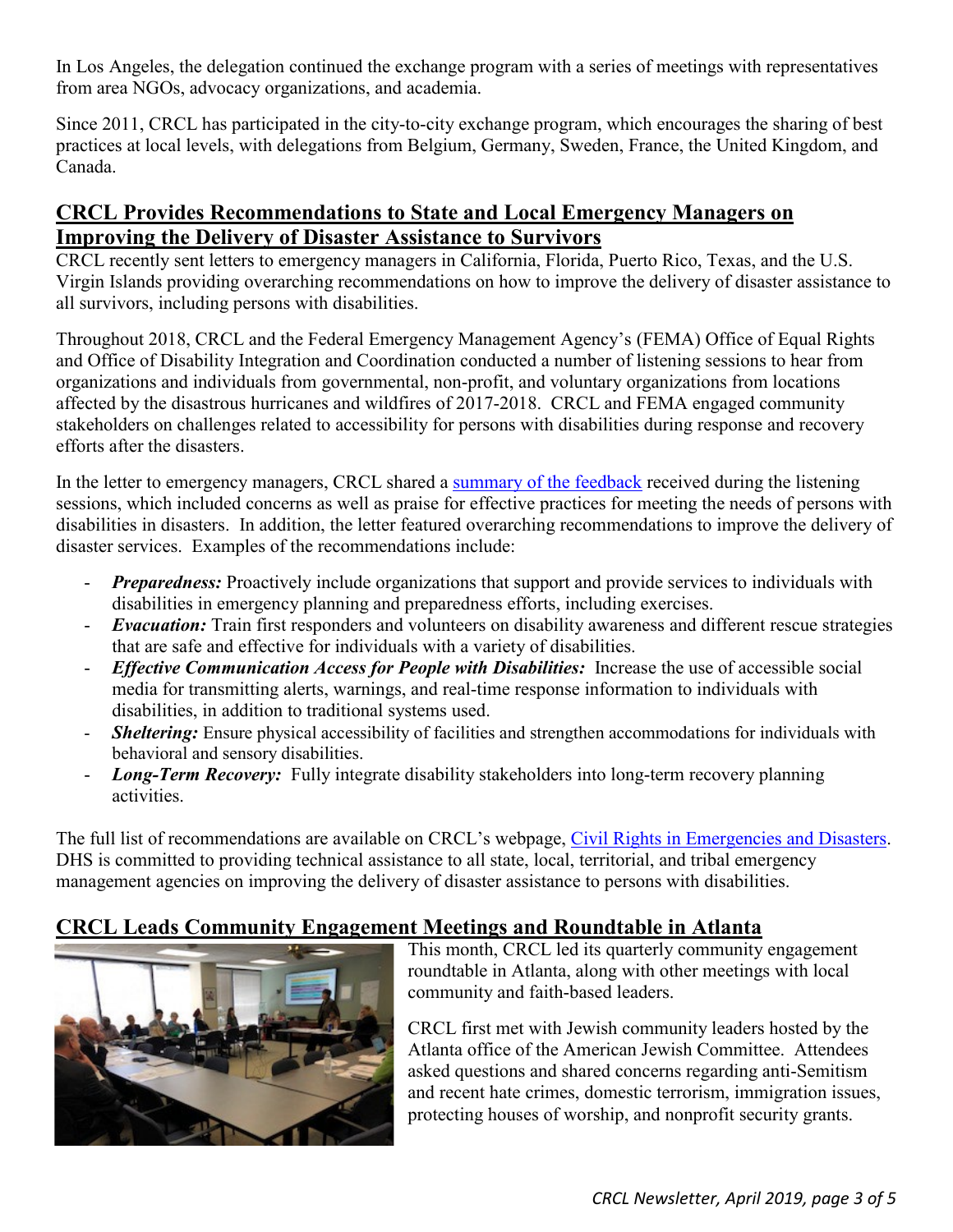CRCL encouraged community leaders to participate in its Atlanta roundtable, and committed to connecting community leaders with their local protective security advisors.

Following the meeting CRCL convened its community engagement roundtable, co-hosted by the Atlanta Jewish Committee, who gave an overview of their work to domestically and internationally safeguard the rights and freedoms of all people. Representatives from TSA spoke on their new use of X-ray technology which could require less baggage checks. CRCL also presented the law enforcement awareness briefing which opened a conversation on violent extremism, influence of the media, use and misuse of social media by terrorists, and how diverse religious and ethnic communities can work together to educate the public on their culture and beliefs. CRCL will schedule a community awareness briefing at a future roundtable, and assist community leaders with securing DHS participation at an upcoming town hall.

Lastly, CRCL met with African American, Ethiopian, and Somali community leaders in neighboring Clarkston, Georgia. Attendees discussed ICE enforcement (including aggressive enforcement in sensitive locations such as schools and community centers), detention conditions and visitation rights, immigration application delays, and violent extremism and prevention. CRCL will introduce the community to the new local ICE community relations officer, and obtain information on ICE enforcement in sensitive locations.

### <span id="page-3-0"></span>**FY 2019 Nonprofit Security Grant Program (NSGP) Notice of Funding Released**

FY 2019 NSGP will provide \$60 million to support security-related investments and activities for nonprofit organizations that are at high risk of a terrorist attack.

Eligible nonprofit organizations must apply for FY 2019 NSGP through their State Administrative Agency (SAA). A list of SAA points of contact is available at [https://www.fema.gov/media](https://www.fema.gov/media-library/assets/documents/28689?id=6363)[library/assets/documents/28689?id=6363.](https://www.fema.gov/media-library/assets/documents/28689?id=6363) Nonprofit organizations may not apply directly to FEMA for FY 2019 NSGP funds.

The FY 2019 NSGP Notice of Funding Opportunity and all related documents are available at [https://www.fema.gov/media-library/assets/documents/178521.](https://www.fema.gov/media-library/assets/documents/178521)

Below are three tips for nonprofit organizations interested in applying for FY 2019 NSGP:

- 1. Contact your SAA to obtain information on the application deadline and any SAA specific requirements at [http://www.fema.gov/media-library/assets/documents/28689?id=6363.](http://www.fema.gov/media-library/assets/documents/28689?id=6363)
- 2. Review the FY 2019 NSGP NOFO available at [https://www.fema.gov/media](https://www.fema.gov/media-library/assets/documents/178521)[library/assets/documents/178521.](https://www.fema.gov/media-library/assets/documents/178521)
- 3. Review the *Frequently Asked Questions for Nonprofit Organizations* document also available at [https://www.fema.gov/media-library/assets/documents/178521.](https://www.fema.gov/media-library/assets/documents/178521)

For more information please contact fema-gpd-pdsb $@$ fema.dhs.gov.